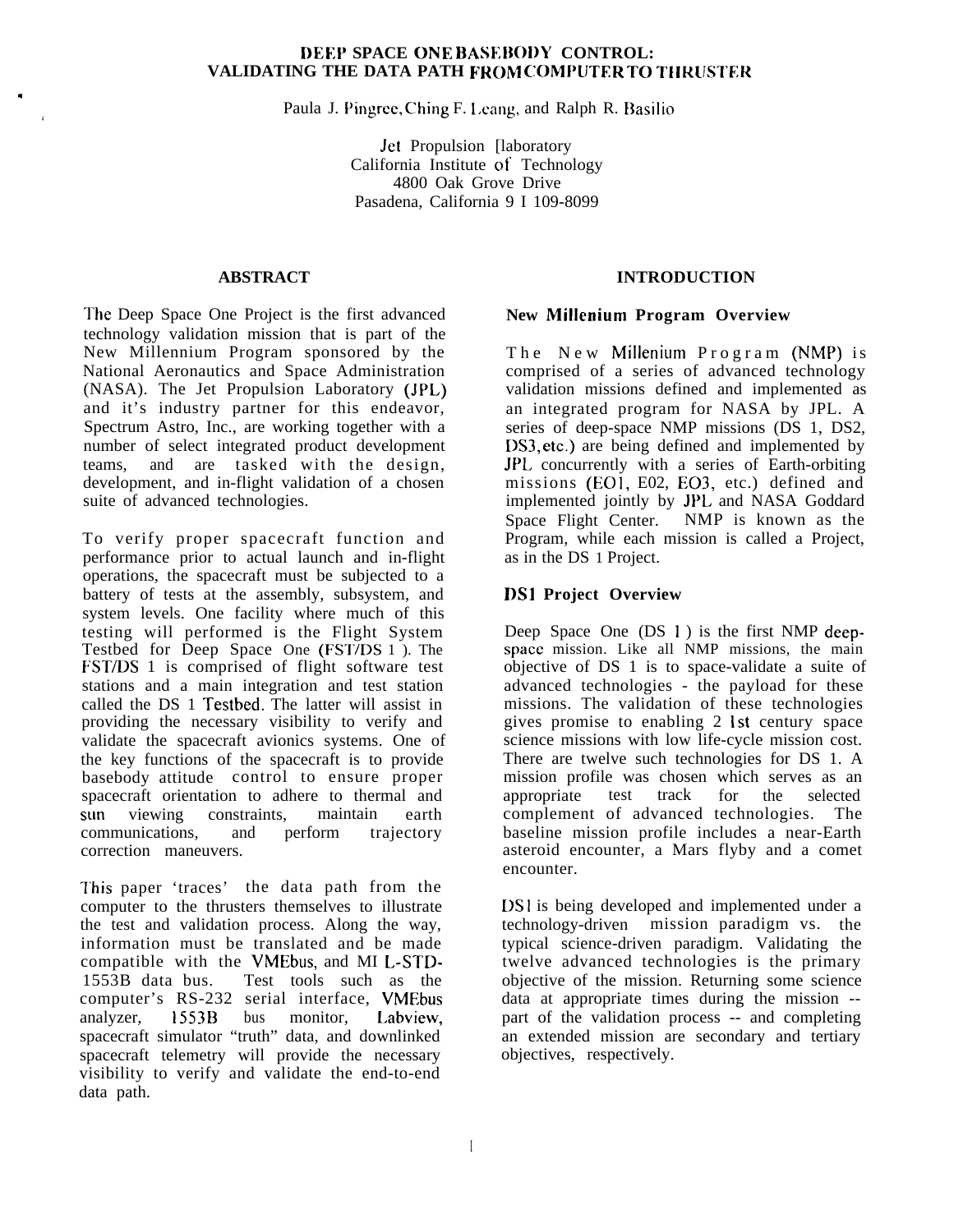[Xeta ] DS1 will be the first spacecraft with ion propulsion as its primary propulsion system,<br>which poses new mission design and mission design and implementation challenges, addressed prior to this time only by conceptual mission and system studies. The nominal launch date for DSI is July 1, 1998.

#### **Avionics System Overview**

The heart of the DS1 Avionics System is the Integrated Electronics Module (IEM). The IEM contains a VME backplane and thirteen integrated avionics boards. Among the thirteen boards is the radiation-hardened R1SC6000 (RAD6K) processor which hosts the spacecraft Flight Software (FSW). The Attitude Control Subsystem (ACS), including device drivers and ACS sensors are also a critical part of the<br>Avionics System. The IEM and ACS are The IEM and ACS are integrated and delivered to JPL on the "Partial Bus" Structure by JPL's industry partner, Spectrum Astro, Inc. located in Gilbert, AZ.

Several DS 1 New Technologies are also included in the Avionics System. They include the Multi-Functional Structure (MFS), Low Power Electronics (LPE), Power Actuator and Switch Mechanism (PASM), and the Autonomous Navigation capability.

This paper describes the DS 1 basebody control verification and validation by tracing the tested data path of the RCS thruster. This data path traverses through various areas of the Avionics System.

## **Basebody Control Overview**

The functional requirements of the Reaction Control System  $(R\tilde{C}S)$  are that it shall maintain spacecraft attitude, perform spacecraft turns, perform delta-V maneuvers and compensate for launch vehicle tip-off rates. The RCS maintains S/C attitude during sun pointing, optical navigation imaging, camera imaging, and high gain antenna downlink.

The Attitude Control Subsystem (ACS) provides attitude deterrnination using a star tracker or Stellar Reference Unit (SRU) and an Inertial Measurement Unit (IMU). Basebody control and delta-V maneuver execution are performed using the RCS thrusters. This paper discusses the basebody control function of the RCS, and particularly how it's data path is validated in the DS I Testbed.

The hardware managers for the SRU, IMU, SSA and PDE arc all part of the ACS FSW. 'l'he ACS FSW operates with VxWorks processes and all ACS tl/W managers communicate with the 1553B Bus Manager. Figure I shows the ACS software organization for the modules that affect the RCS.



**FIGURE 1. 1)S1 ACS FSW Architecture (for RCS)**

The Mode Commander (MDC) runs the other ACS functions. Timing of each control loop is coordinated and the ACS state machine is maintained by the MDC.

The Attitude Estimator (ATE) receives input from the SRU and IMU hardware managers and estimates spacecraft attitude quaternions, spacecraft rates, IMU bias parameters and quaternion/bias estimation error covariances. The SSA hardware manager is used as input to the ATE only in the event of a fatal SRU failure.

The Attitude Commander (ACM) receives input from the FSW Executive, Navigation (NAV) and ATE and provides attitude and rate commands to the basebody controller.

The Basebody Controller (BBC) receives input from the ACM, ATE, Ground Segment and an internal mass property tracker/estimator. The ACM provides the desired attitude and angular velocity. The ATE provides the estimated attitude and angular velocity. The Ground provides the current RCS thrust level. The output of the BBC is thruster commands to the PDE Manager.

It is the verification of the entire hardware and software interaction that is the end goal of testing the RCS function. The testing is performed in increasing complexity, starting with low-level verification of messages to the standalone PDE and completing with closed-loop interaction of the Spacecraft Simulator (SIM)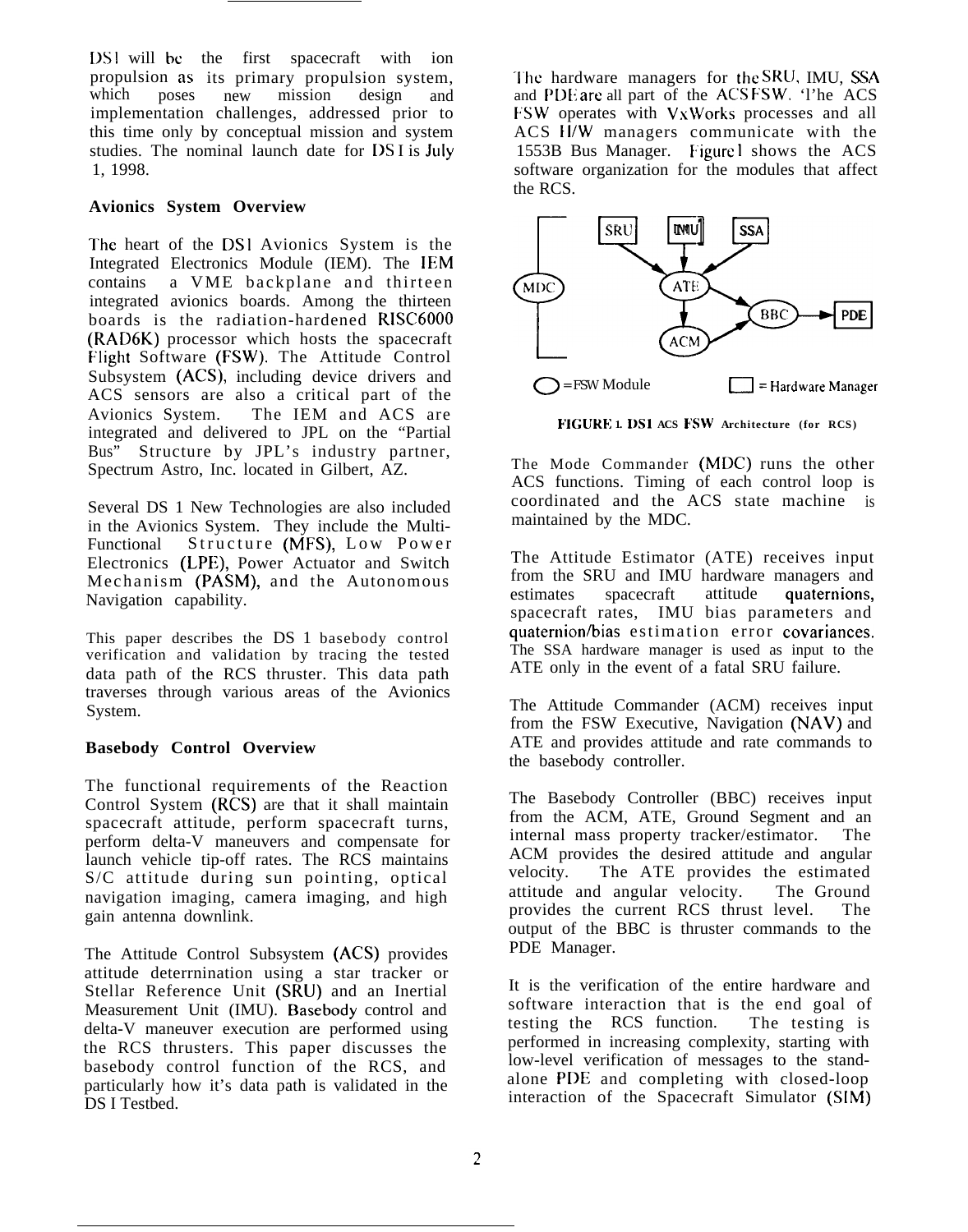with the  $ACS$  software controlling the PDE thruster output based on rnodellcd SRU and IMU data. The next section of the paper describes the test approach planned for the DS 1 Testbed t o achieve the goal of basebody control verification.

#### **TEST APPROACH**

A main objective of the DSI test program is to subject the Avionics Subsystem to a battery of tests at the assembly and subsystem levels prior to formal system level integration and test. An incremental development approach is followed such that preliminary versions of flight software will be generated and tested before the official flight version is delivered for testing on the spacecraft.

The first level of testing primarily verifies the electrical integration of the Avionics IEM hardware, the Electrical Ground support Equipment (FGSE), and the "test build" flight software. This includes the verification of interfaces between the VME and RAD6K processor, interfaces with EGSE standard interface boards (e.g., MI L-STD- 1553B, Serial RS-232, CCSDS), and proper operation of the "test build" flight software. In addition, this set of tests allowed the test team to gain initial hands-on experience with the DS 1 Testbed.

In the next FSW version delivered to the DS I Testbed, the PDE Manager will be incorporated. This will allow software control of 1553 B messages to and from the PDE board. Additionally, the Telemetry managers will provide downlink of PDE status to the Ground Data System (GDS) for verification. Finally, the ACS FSW is delivered to the DS 1 Testbed and the full functionality of the RCS system is integrated.

For each FSW version delivered with ever increasing capability, individual objects or modules will first be unit tested, then integrated at the subsystem level, and finally tested on the DS 1 Testbed with the lEM hardware. To facilitate validation of all required functions, the EGSE which is used for hardware electrical integration and validation, and a LibSim collection of software models will be integrated into a single system known as the SIM. This allows for "closed-loop" spacecraft dynamics simulation with which the RCS functionality can be fully verified. In this test stage, performance verification of the subsystem will also be performed. All commands and telemetry shall be

verified using the Ground Data System (GDS) through exhaustive tests across the period of the DS I test program.

The final stage of testing involves exercising select modes in a flight-like scenario where synchronization of spacecraft clock time and execution of activities via command sequence are important aspects. Following the validation of the spacecraft operations in the DSI Testbed, the command sequences will be executed as part of the formal system level integration and test program on the DS 1 Spacecraft.

## **WALK-THRU OF THE RCS DATA PATH**

In testing the RCS thruster operations, the goal is to verify that the desired thruster is selected and fired for the proper duration. First a test case is developed which defines the commands and parameters needed to properly exercise the thruster interface as well as the telemetry channels that will provide visibility into the expected results. The last page attachment illustrates the details of the RCS data path. Two other figures within the body of the text provide a higher-level view of the segments described.

#### **CDS / EGSE Uplink Segment**

Per the test case, commands are generated using a GDS tool on a UNIX platform. Command stems and parameters are selected to produce command files. At the time of test execution, a script takes each command file, generates a Spacecraft Command Message File (SCMF) which is then converted into a Command Link Transmission Unit (CLTU) block. Commands are issued one at a time from the GDS workstation to the EGSE host computer thru the TCP/IP socket connection.

Commands are then sent from the EGSE host across a MXI interface to the EGSE Signal Rack. The MXI connects the external computer (i.e., EGSE Host) to the VME backplane of the CMD/TLM chassis in the EGSE Signal Rack. Similarly, there is a MXI interface between the NT workstation and the Signal Interface chassis in the EGSE Signal Rack. Industry Pack (1P) carriers in the chasses are connected internally via ribbon cables to their associated Transition Modules. The test harness connects the I'ransition Modules to the front connectors of the Uplink/Downlink (UDL) board residing in the IEM Chassis. Figure 2 illustrates the Ground Data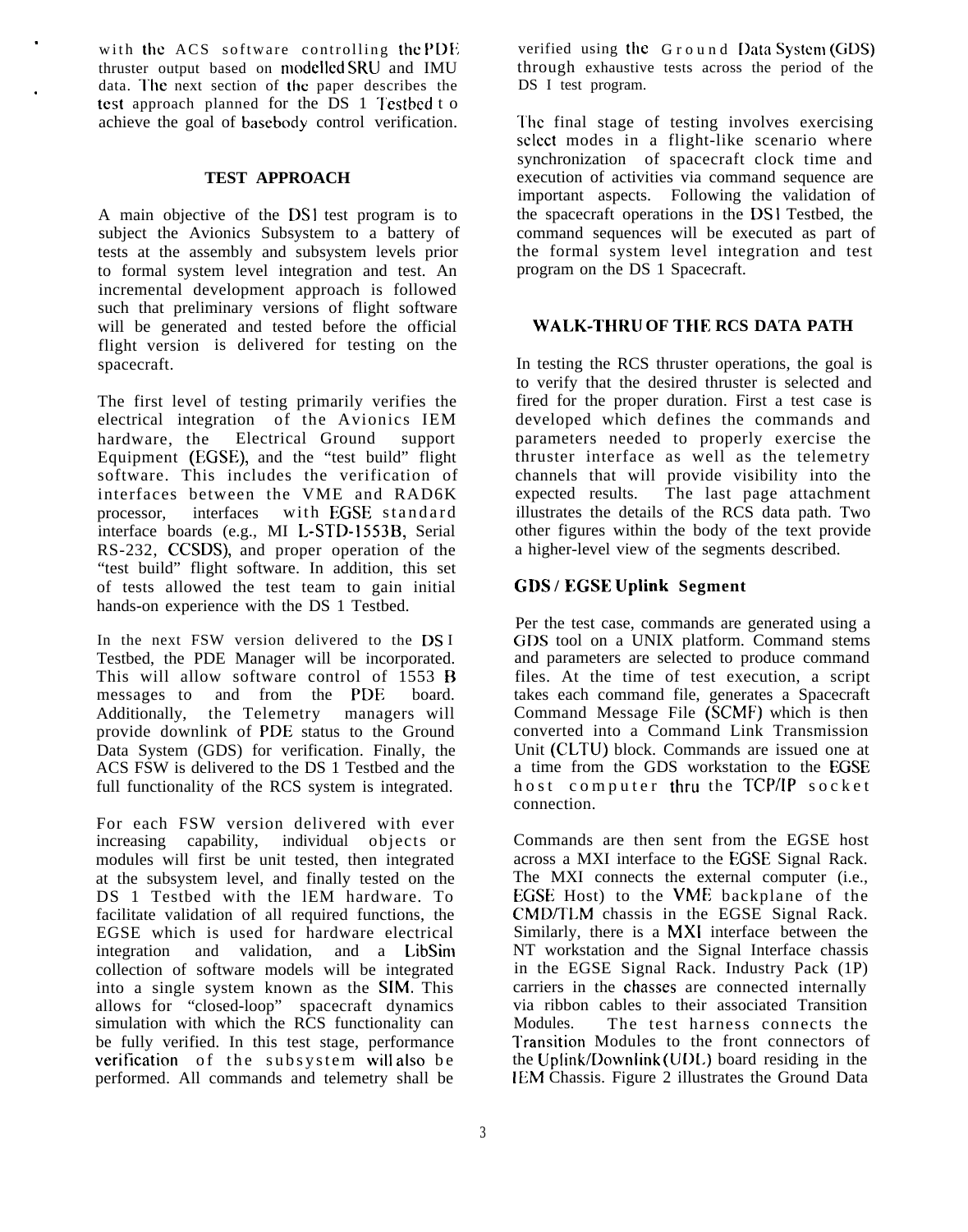System and [electrical Ground Support Equipment] data paths for the RCS Thruster function.



FIGURE 2. DS1GROUND & EGSE DATA PATHS FORRCS

#### **Avionics Data Segment**

Aboard the DS 1 Spacecraft, the Integrated Electronics Module chassis contains a VME backplane and thirteen avionics electronics boards. The DS 1 Testbed has a functionally identical IEM. The Avionics boards that are critical to the RCS Thruster functionality are the RAD6K computer, the Uplink/Downlink Board (UDL), the Intelligent 1553B Interface Card or Bus Transfer Function (BTF), the Propulsion Control Electronics (PCE), and the Propulsion Drive Electronics (PDE). The RAD6K computer resides in Slot 1 of the VME backplane and is the only VME bus master in the system. The UDL and BTF communicate with the RAD6K over the VME backplane. The PCE is installed into the VME backplane, but only uses it for power. The PDE is not plugged into the VME backplane, but is merely housed in the IEM chassis for mechanical support. Figure 3 shows the data paths of the RCS commands and responses through the FSW and Avionics hardware of the I EM. Each segment of this data path is described in the sections that follow the figure.



FIGURE 3. DS1 AV1ON1CS DATA PATH FOR RCS

Uplink/Downlink Board (UDL). The UDL communicates with the FSW resident on the RAD6K computer over the VME bus as a 24-bit address, 16-bit data (A24/D16) slave. When a command is issued at the GDS workstation, the UDL receives the Command Link Transmission Unit (CLTU) from the EGSE, decodes the command, and performs error detection and correction on the command. It then stores the resultant 64 bit ( $n = 56$ ) codeblocks in 4096 x 16

dual port memory accessible t o the flight software over the VME.

On the return data path, the UDL accepts telemetry frames from the flight software over the VME bus. The UDL performs Reed-Solomon Encoding of the data and transmits the serial data to the EGSE where it is provided to the GDS for display.

RAD6K/Flight Software (FSW). Once a command is received over the VME by the RAD6K, the Uplink Manager (software object) of the FSW interprets the command data sent from the UDL and determines which hardware manager the command is intended for. In the DS 1 software system design, there is one hardware manager for each 1553B remote terminal, therefore a command to the PDE is received by the PDE Manager in FSW. All 1553B hardware managers interface to a Bus Manager object which then provides a single interface board for all 1553B transactions to the Bus Controller software resident on the BTF. The 1553B hardware managers are responsible for setting up all input and output transactions for its remote terminal device.

On the downlink side of the data path, the FSW provides a Telemetry Manager which receives telemetry from applications, including 1553B hardware managers, and routes it for transmission or storage and later playback. Each 1553B hardware manager assembles telemetry packets from 1553B data supplied by its remote terminal device.

Intelligent 1553B Interface Card (a.k.a. Bus Transfer Function, BTF). The BTF acts as an A24/D16 VME slave on the VME bus, and as the 1553B bus controller for the spacecraft. As the 1553B bus controller, the BTF takes commands from the FSW Bus Manager over the VME bus, converts them to 1553B format, schedules the commands, and then transmits the commands over the 1553B bus to the remote terminals. The BTF also accepts status and data returned by the remote terminals over the 1553B bus, converts and buffers the data, and makes it available to the flight software over the VME bus.

The Bus Controller software resides in a MI L-STD- 1750A processor on the BTF. The Bus Manager schedules 1553B transactions through VME shared memory using nine basic message The Bus Controller acknowledges formats.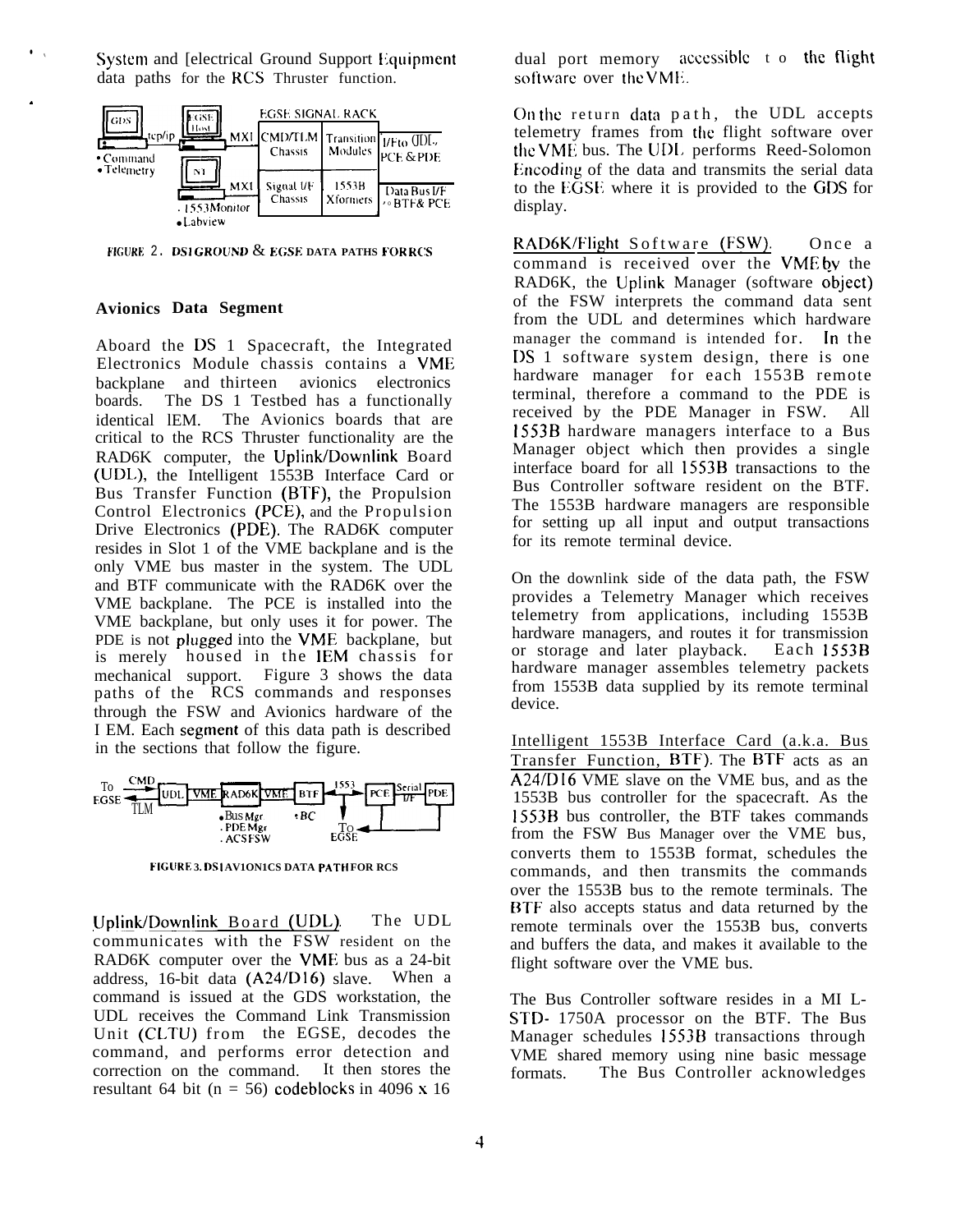receipt of each message and updates each schedule accordingly. 'The Bus Controller also communicates 1553B transaction results to the Bus Manager through VMF shared memory.

Propulsion Control Electronics (PCE) & Propulsion Drive Electronics (PDE). The PCE, as a remote terminal, accepts input and transmits output over a MI L- STD- 1553B Data Bus. Commands are accepted and translated to energize any of the eight thruster valves for a fixed period of time  $(2 \text{ seconds})$  with a quantization of 1 millisecond. In addition, commanded delay times of up to once second prior to energizing the propulsion valve are accepted and translated by the PCE.

The PCE provides the only data interface to the PDE by sending control signals to, and reading status signals from the board via an opto-isolated serial interface. The PDE is a heritage item from the Mars Pathfinder Valve Driver Board with only minor modifications made to increase timing signal margin for the DSI application. The control signals from the PCE and the status signals to the PCE are opto-isolated and voltage regulated on the PDE board. The PDE provides drivers for up to eight propulsion thruster valves, eight catalyst bed heaters and two propulsion latch valves. The latch valve functions are not used on DS1.

The PCE is Remote Terminal 5 (RT5) on the 1553B bus. It receives and transmits messages only at Subaddress 1 (SA 1). The PCE receives 17 words on SA 1 with a send receive command. The first 16 words of the receive command are for thruster operation. Words O thru 7 handle ontime of the thrusters, while words 8 thru 15 are for the thruster delay-time operation. Word 16 of the send receive command is used to turn on or off the heaters and latch valves (unused).

The PDE reads the driver output levels at the end of each command and sends this status back to the PCE. The PCE reads this status and translates the information into 1553B status request response format. The PCE sends 2 words on SA 1 with a send transmit command. Word O of the send transmit command contains the thruster and heater status. Word i contains latch valve status (unused).

# **EGSE / G1)S Downlink Segment**

The EGSE Signal Rack provides de-coupled interfaces for each IEM board. COTS equipment (i.e., Transition Modules and 1P Carriers) with standardized functions were developed by JPL's industry partner, Spectrum Astro, Inc., to support system integration of the DS1 Avionics hardware and FSW. The EGSE interfaces to the 1)S1 GDS which is part of JPL's Multimission Ground Data System. The GDS downlink provides interfaces and support applications to receive, decode and display spacecraft telemetry. The GDS system used in the DS 1 Testbed is also used for JPL Spacecraft I&T and Mission Operations, demonstrating that the Avionics System is tested as it will be flown.

UDL Transition Module to CDS. The UDL board is connected by a test harness to the UDL Transition Module. Internal to the EGSE Signal Rack, the transition module is connected to an 1P carrier residing in a VME chassis. A MXI card provides user connection to this VME chassis via an EGSE Host workstation. The EGSE Host is connected to the GDS Workstation via TCP/IP, which is a transmission control protocol that ensures reliable data packet transfer from source to destination.

In a test case scenario, the UDL presents downlink data to the EGSE which is interpreted and routed to the GDS for channelized display of telemetry. Included in this data is status reported<br>from the PCE/PDE. This is the standard This is the standard validation method used in the DS 1 Testbed t o exercise the flight-like downlink system.

1553B Bus Monitor. When the GDS telemetry does not provide enough information to verify a 1553B test function, a bus monitor can be used. The BTF Bus Controller and 1553B remote terminals (Rts), such as the PDE, physically connect to the 1553B bus terminals at the back of the EGSE. Also connected to the 1553B terminals, and residing in an EGSE VME chassis, is a commercial DTI card which serves as the bus monitor. A MXI card provides user connection to this VME chassis via an NT. A Labview interface was developed by Spectrum Astro, Inc. for display of the bus monitor activity. Command and status messages on the  $1553$  B bus are displayed for verification by the test engineer.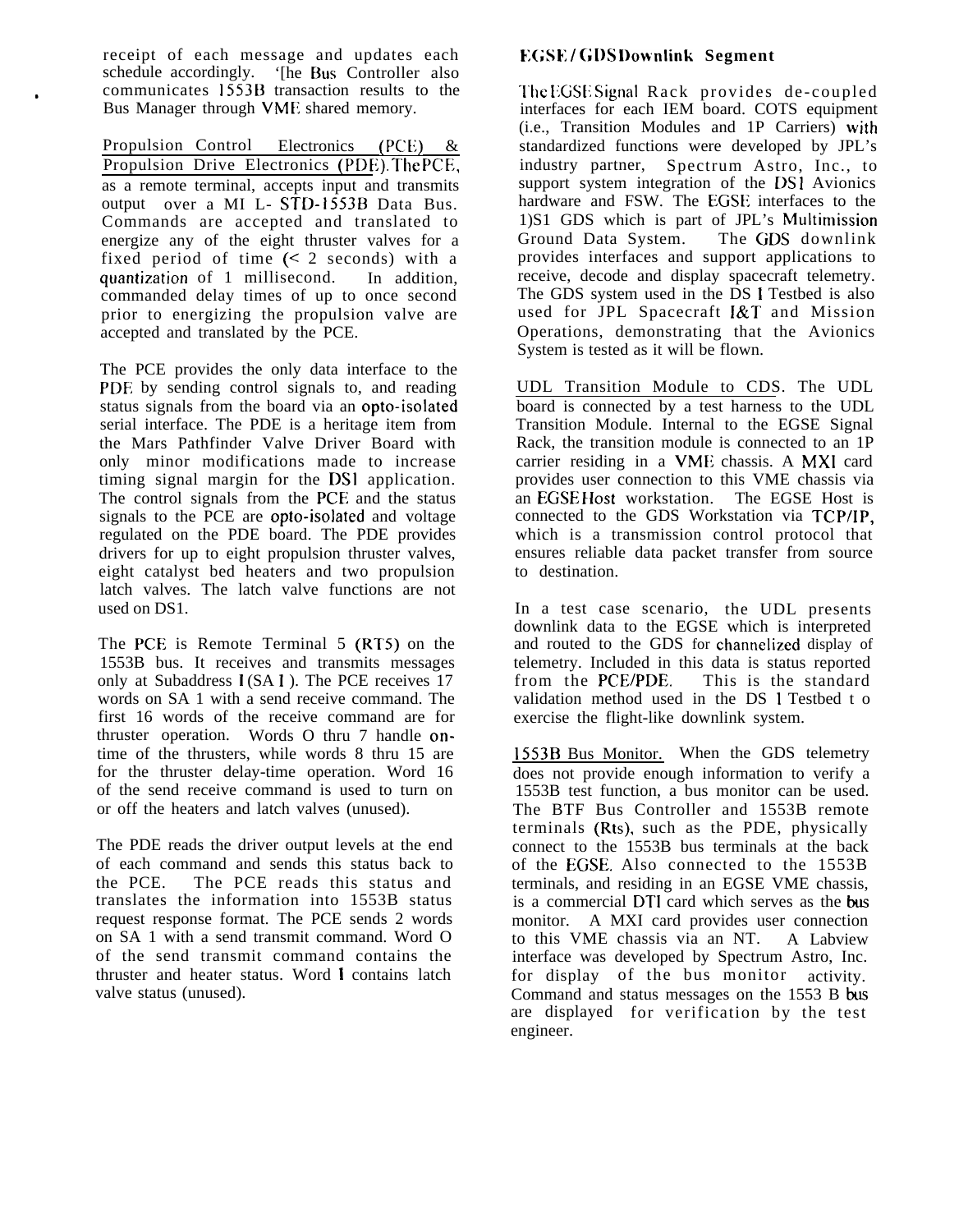In an open-ended test system (i.e., prior to SIM integration), a Labview interface for the PDE . output can be used. The thruster output of the PDE front connectors is brought back to the EGSE transition module via the test harness. In addition to opto-isolation and differential to single-ended TTL signal conversion, the Transition Module for the PDE contains inductive loads that simulate the RCS thruster valves. Internal to the EGSE, the transition module is connected to an 1P carrier and again, the MXI provides the user interface to verify the PDE; thruster outputs with Labview.

. .

> HK68/V4F, Spacecraft Simulator. The SIM resides on a Heurikon 68040 processor installed in a VME chassis of the EGSE. Integration of the SIM in the DS 1 Testbed introduces a thruster state integral, an RCS Hardware Model, and a spacecraft dynamics model, developed through the use of a commercially-available SD/FAST Tool Set. Now the PDE thruster output, driven by the ACS FSW, is received by the SIM in a closed-loop environment. The Thruster State Integral records the thruster state every 1 ms, sums the on/off times for 1 RTI (real-time interrupt:  $1RTI = 125$  ins), and writes the data to a buffer which is read every RTI. The RCS Thruster Model converts the thruster ID, duration, and delay time to forces and/or torques applied to the spacecraft. The SD/FAST Spacecraft Model responds to these applied forces and/or torques. To close the loop, the IMU model and SRU model within the SIM produce new spacecraft rates and quaternions which are provided back to the ACS FSW.

Test Tools. The following test tools are used in the DSI Testbed environment to provide lowlevel diagnostic information, especially during troubleshooting of unexpected results within a test.

RAD6K RS-232 port: All FSW modules are VxWorks tasks. Their activity can be monitored via a "dumb" terminal connection to the RS-232 port of the RAD6K computer.

BTF Serial Port: The Bus Controller software is also a VxWorks task. Its activity can be monitored via a serial connection from the EGSE Host machine to the BTFIP carrier residing in the EGSE Signal Rack. The [P carrier interfaces through the Transition Module and test harness to the front connector of the BTF.

VMETRO: By installing a VMETRO card in the [[;M chassis, VME bus activity between the U DL and the RAD6K or the RAD6K and the BTF can be monitored for diagnostics. A VMETRO card installed in the EGSE allows monitoring of VME bus activity between the SIM card and the I P carriers.

## **TESTING TO DATE& FUTURE WORK**

Upon delivery of the IEM hardware from Spectrum Astro, Inc., to the DS 1 Testbed, each board in the chassis, including the PDE, was tested individually using a MXI interface to the lFM backplane. In the first phase of integrated testing in the DS 1 Testbed, hardware managers do not exist in the FSW. Individual "back-door" 1553B messages can be generated and issued by the test engineer to exercise the 1553B interface to the PCE/PDE. As of the writing of this paper, these 1553B commands are not working properly, and the PDE has not been exercised by the FSW in the DS 1 Testbed.

SIM integration in the DS 1 Testbed is underway with IMU, SRU, and PDE models expected in early September. The PDE Manager is to be delivered in the next major FSW version, currently scheduled for mid-August. The ACS Software does not arrive in the Testbed until mid-October. DS 1 closed-loop basebody control will be demonstrated in the Testbed once all components to the system are integrated and verified.

#### **CONCLUSION**

In a complex project whose test program is challenged by fixed cost and fixed schedule, DS1 is adopting a 'smart' approach in its development and use of the DS1 Testbed environment. The basebody control example presented in this paper illustrates the multiple data interfaces exercised in the DS 1 design for a standard spacecraft function, and how versatile the testbed is in supporting thorough, integrated testing of this function.

To accomplish the verification and validation of various spacecraft capabilities in the DS1 Testbed, like basebody control, advantage is being taken of tool re-use and adaptation (i.e., we are not re-inventing the wheel). The EGSE provided by Spectrum Astro., Inc. is built on commercial products, adapted for DS1 application. The SIM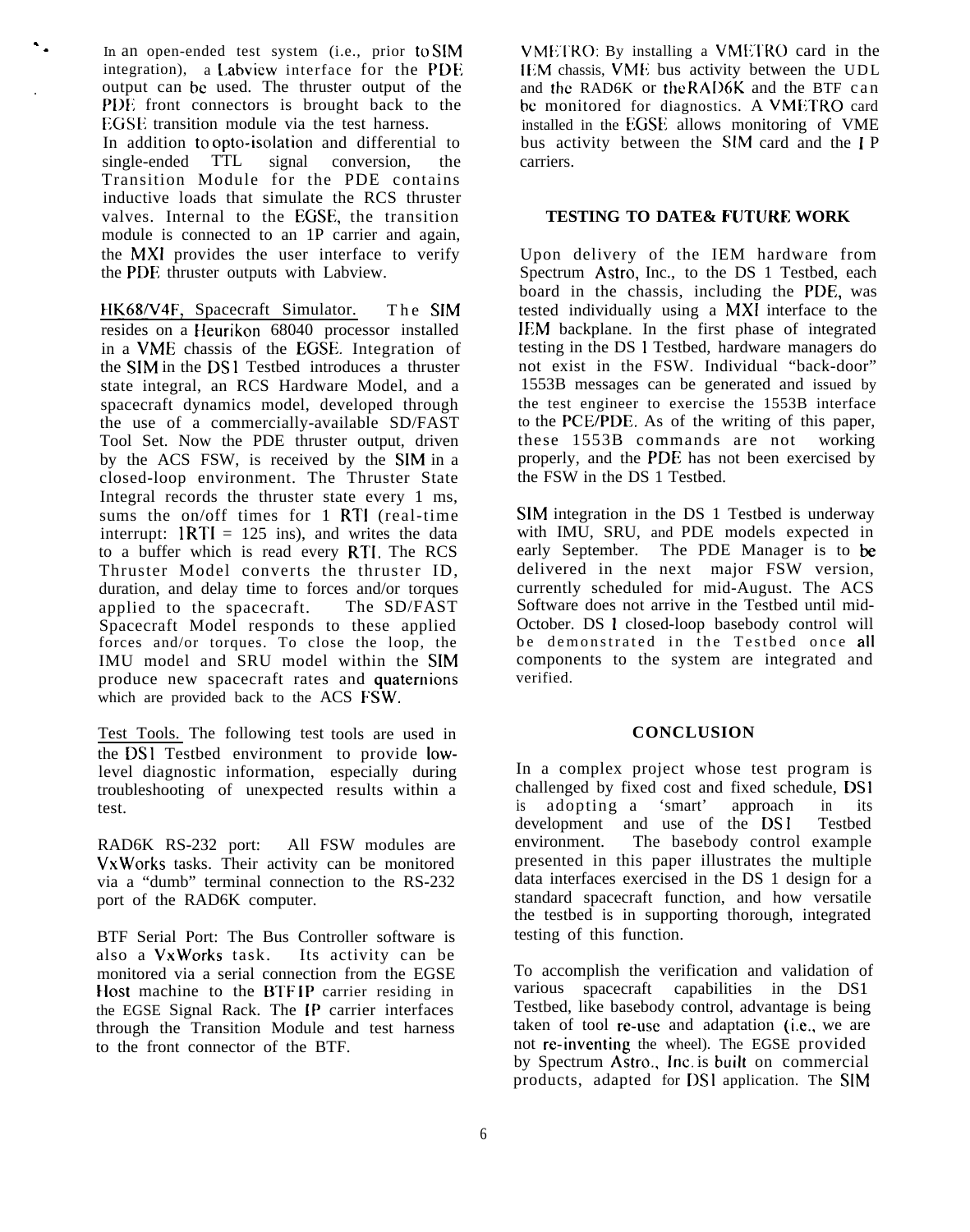. is built from the commercial tool, SD/Fast. Using **ACKNOWLEDGEMENTS** JPL's Multimission Ground Data System in the . **Insurface DS1** Testbed assures that the spacecraft is tested The work described in this paper has been as it will be flown. In the faster, better, cheaper performed by the Jet Propulsion Laboratory, as it will be flown. In the faster, better, cheaper<br>atmosphere of the New Millennium projects, the California Institute of Technology, under<br>DS 1 Testbed environment is cost sensitive and at contract with the National Aero  $DS 1$  Testbed environment is cost sensitive and at contract with the same time provides flexibility in support of Administration. the same time provides flexibility in support of the project's critical test phases.

.